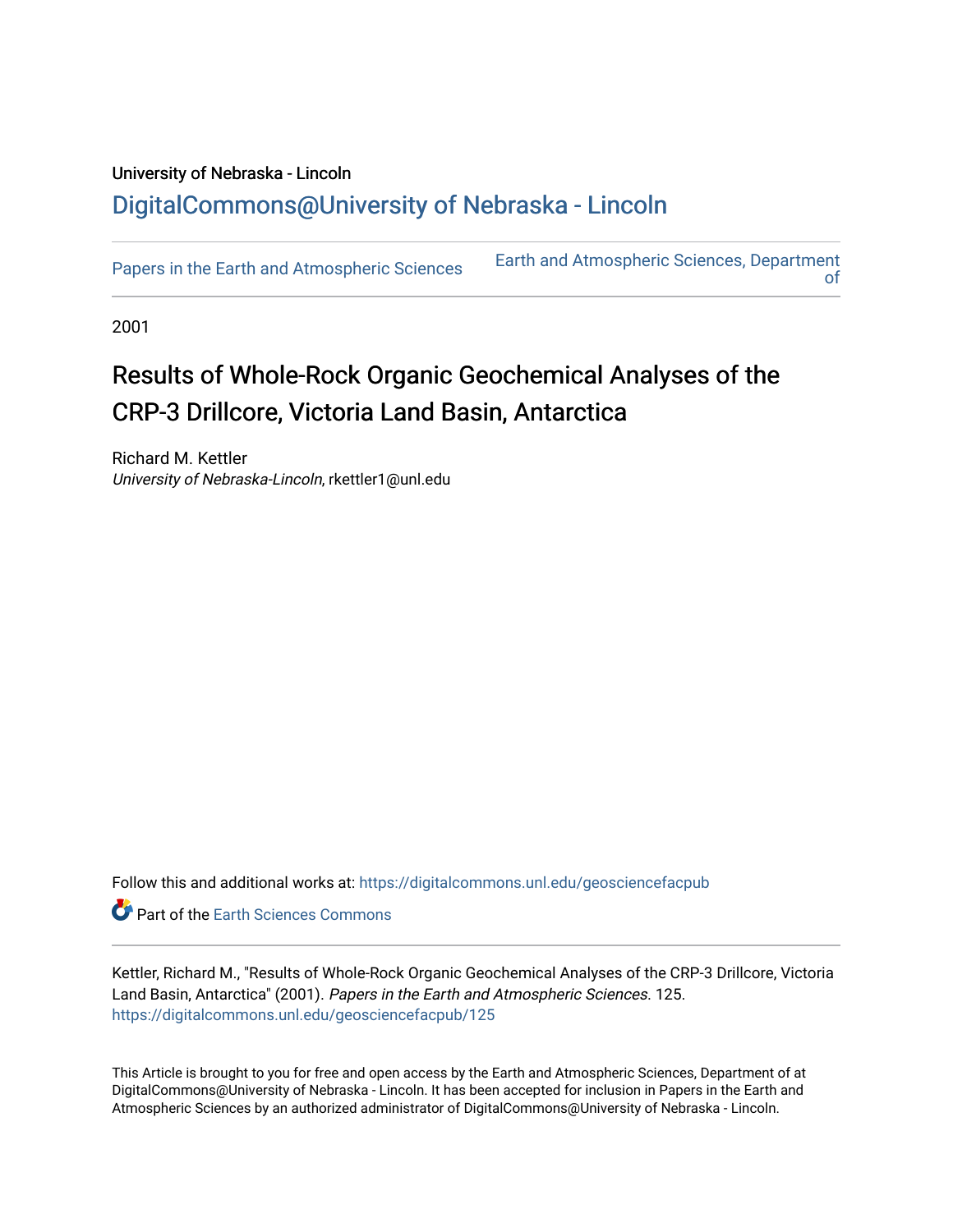*Terra Antartica* 2001, **8**(3), 303-308

### **Results of Whole-Rock Organic Geochemical Analyses of the CRP-3 Drillcore, Victoria Land Basin, Antarctica**

R.M. KETTLER

Department of Geosciences, University of Nebraska-Lincoln, Lincoln, NE 68588-0340 - USA (rkettler1@unl.edu)

*Received* 18 January 2001; *accepted in revised form* 10 July 2001

**Abstract** - Sediments and rocks recovered in CRP-3 coring operations contain minute amounts of organic matter (average 0.3% TOC). TOC contents and C:N ratios are zoned systematically: those rocks encountered at depths greater than 330 meters below sea floor (mbsf) contain less organic matter and have higher TOC:N ratios (after correcting for inorganic N) than do shallower rocks. The only two samples that have TOC values greater than 1% also contain abundant granule to silt-sized particles of coal. The total sulphur contents of these rocks is very low and indicates either that only small amounts of deposited organic matter were labile, or that no source of reactive iron was present during diagenesis.



#### **INTRODUCTION**

The Oligocene and Eocene(?) rocks penetrated by the CRP-3 core (Fig. 1) were deposited in environments that included terrestrial fluvial systems, deltaic systems with iceberg influences, and clear glacial-marine settings. (Cape Roberts Science Team, 2000; p. 187-197). These different depositional environments could lead to differences in the amount, type, and provenance of organic matter preserved within the rocks. Analysis of organic matter present in the CRP-3 core was undertaken as part of the initial core characterisation effort. Owing to the small amounts of organic matter in these rocks, this effort was limited to whole-rock measurements of total organic carbon, total nitrogen and total sulfur. The principal objective of this work is to provide information on the organic matter preserved in these sediments and rocks. This information can be used to determine whether more detailed studies might be fruitful and to make some conclusions regarding the source and composition of organic matter preserved in these sediments and rocks.

#### **METHODS**

Eighteen major lithostratigraphical units consisting of 37 lithostratigraphical subunits (LSUs) were described by the Cape Roberts Science Team (2000; p. 59-68) (Fig. 2). Seventy one samples (Tab. 1) representative of the major lithologies penetrated by the CRP-3 hole were collected at *c.* 11 m intervals by the CRP curatorial staff at McMurdo Station. Eight of the subunits were not sampled. The unsampled subunits included LSUs 16.1-18.1 (Fig. 2) which are apparently Devonian and outside the scope of the Cape Roberts Project, as well as the subunits defined in the dolerite conglomerate and related lithologies present from 789.77-823.11 mbsf (Fig. 2). These latter lithologies are unlikely to contain significant amounts of organic matter. LSU 10.1 was not sampled and consists of a mudstone similar to that found in LSU 3.1 and LSU 8.1 (Fig. 2). The samples were shipped unfrozen to Lincoln, Nebraska. After arrival in Lincoln the samples were dried at 35°C for 24 hours and ground and homogenised using an Angstrom mill. All glassware and equipment used in sample preparation was washed in Micro solution and



*Fig. 1 -* Map of the south west corner of the Ross Sea, showing the locations of the CRP-1, CRP-2/2a, and CRP-3 drill sites (Taken from Cape Roberts Science Team, 2000).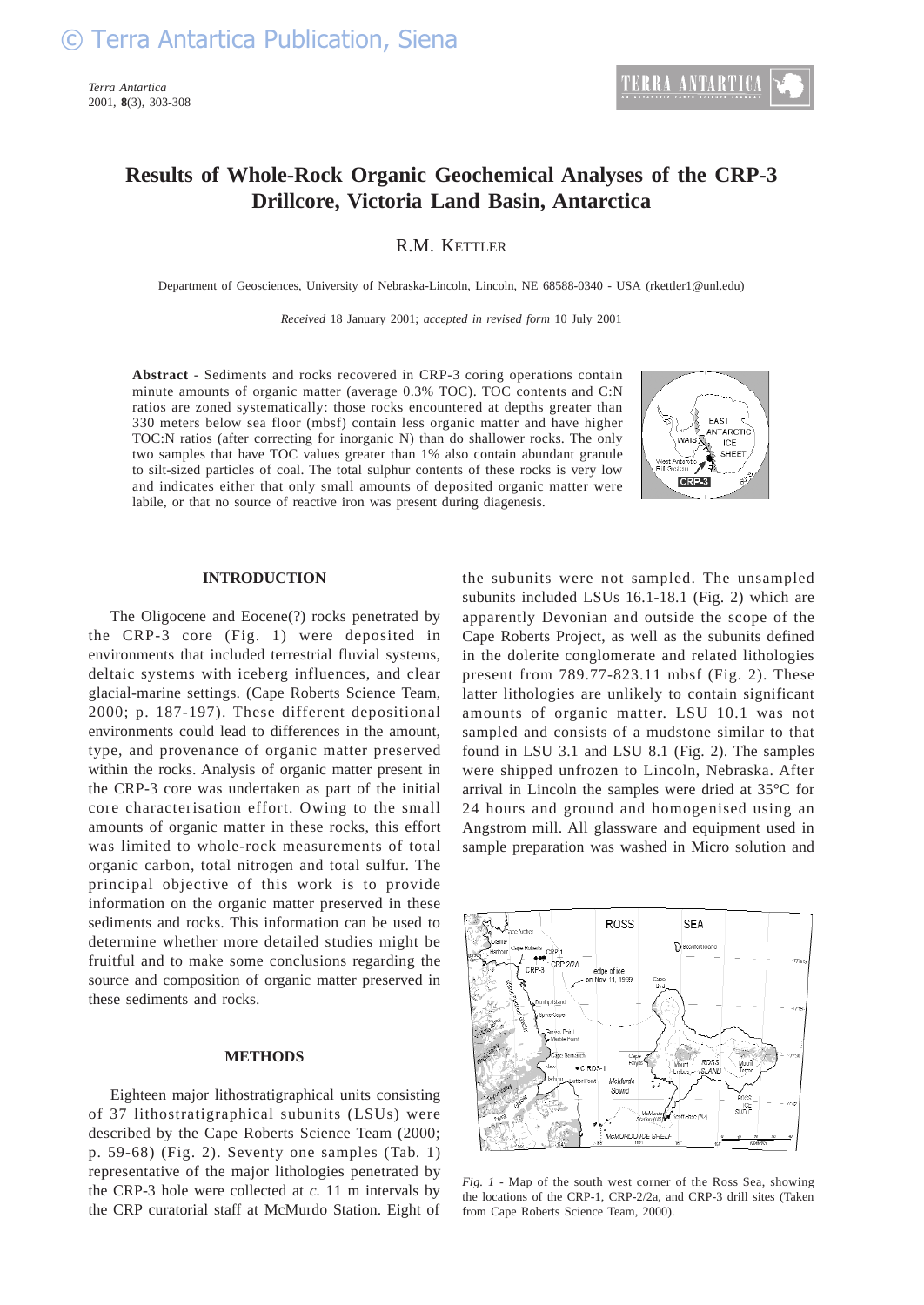

*Fig. 2 -* Comparison of values of TOC, TN, TS and TOC:TN with the lithology of CRP-3 core (Cape Roberts Science Team, 2000; p. 7).

rinsed in purified water. This cleaning was followed by sequential rinses with 1% hydrochloric acid, methanol, and dichloromethane.

Measurements of total organic carbon (TOC), total carbon (TC), total nitrogen (TN), and total sulphur (TS) were made on whole-rock samples using the Carlo Erba-EA 1108 at the University of Nebraska. Total organic carbon was measured using the lowtemperature vapour acidification technique outlined by Hedges & Stern (1984). The results of these analyses are presented in table 1.

#### **RESULTS AND DISCUSSION**

The sediments and rocks penetrated by the CRP-3 drill hole contain very little organic matter: the TOC values measured average 0.3% (Tab. 1). Most of these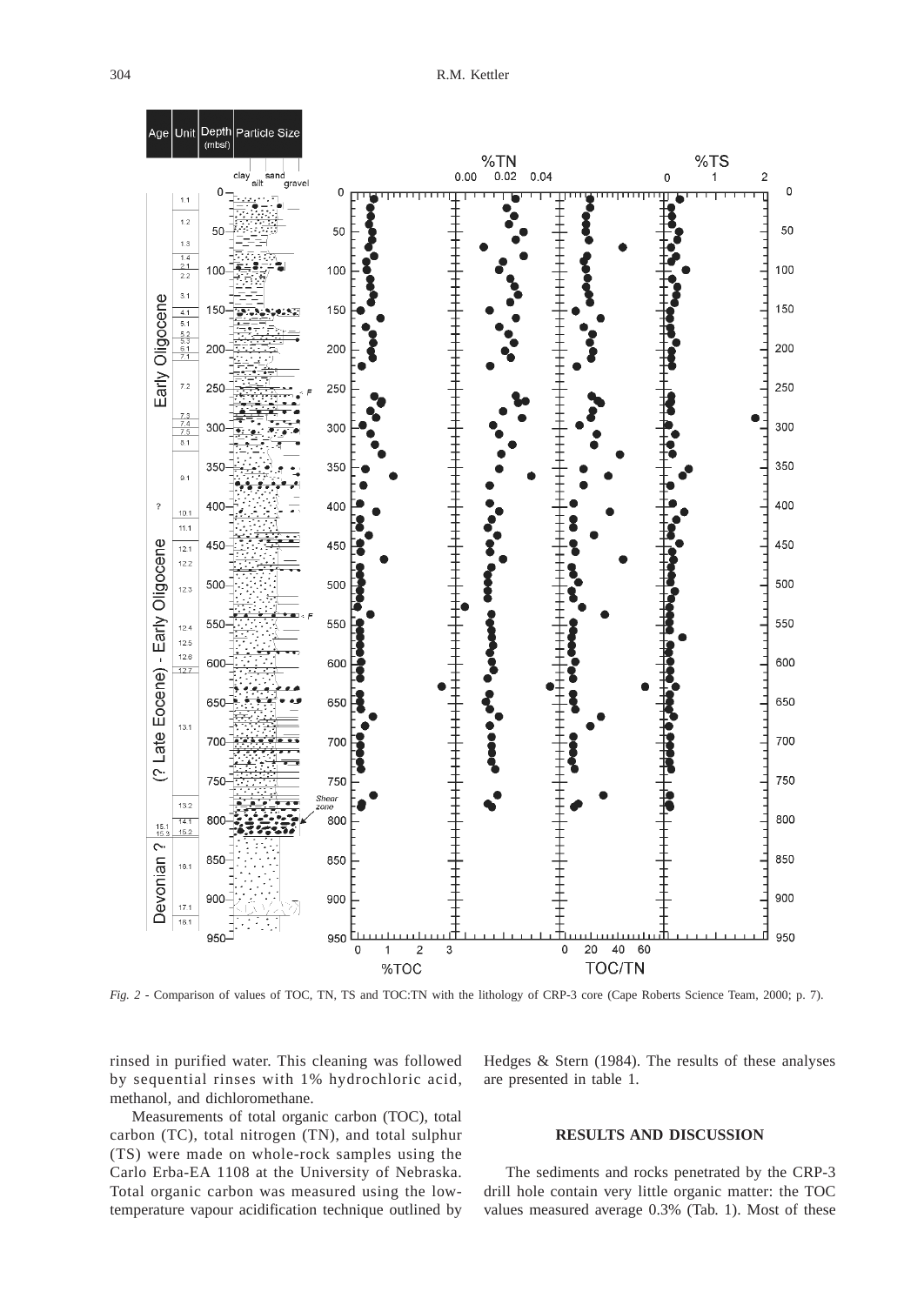*Tab. 1* - Organic geochemical data for samples obtained from CRP-3.

| Depth (mbsf)  | LSU     | %TN               | $\% TC$           | % TOC           | %TS             | <i>TOC/TN</i>                   | <b>TOC/TON</b>                  |
|---------------|---------|-------------------|-------------------|-----------------|-----------------|---------------------------------|---------------------------------|
| 8.13-8.15     | $1.1\,$ | $0.027 \pm 0.006$ | $0.49 \pm 0.01$   | $0.53 \pm 0.02$ | $0.24 \pm 0.03$ | 20                              | 31                              |
| 19.17-19.19   | 1.2     | $0.022 \pm 0.007$ | $0.38 \pm 0.01$   | $0.41 \pm 0.03$ | $0.06 \pm 0.03$ | 19                              | 34                              |
| 29.96-29.98   | $1.2\,$ | $0.026 \pm 0.007$ | $0.42 \pm 0.01$   | $0.43 \pm 0.03$ | $0.08 + 0.04$   | 17                              | 27                              |
| 40.24-40.26   | $1.2\,$ | $0.023 \pm 0.007$ | $0.35 \pm 0.01$   | $0.37 \pm 0.03$ | $0.07 \pm 0.03$ | 16                              | 28                              |
| 50.00-50.02   | $1.2\,$ | $0.031 \pm 0.006$ | $0.41 \pm 0.01$   | $0.48 + 0.03$   | $0.22 \pm 0.03$ | 15                              | 23                              |
| 60.07-60.09   | 1.3     | $0.027 \pm 0.006$ | $0.61 \pm 0.01$   | $0.47 + 0.03$   | $0.18 \pm 0.04$ | 17                              | 28                              |
| 69.71-69.73   | 1.3     | n.q.              | $0.32 \pm 0.01$   | $0.35 \pm 0.03$ | $0.05 \pm 0.03$ | $\mathfrak{P}\mathfrak{P}$      | $\boldsymbol{?} \boldsymbol{?}$ |
| 80.57-50.59   | 1.4     | $0.031 \pm 0.007$ | $0.64 \pm 0.02$   | $0.53 \pm 0.03$ | $0.16 \pm 0.05$ | 17                              | 31                              |
| 87.63-87.65   | 2.1     | $0.020 \pm 0.007$ | $0.484 \pm 0.009$ | $0.28 \pm 0.03$ | $0.05 \pm 0.03$ | 14                              | 100                             |
| 98.14-98.16   | 2.2     | $0.018 \pm 0.006$ | $0.256 \pm 0.007$ | $0.30 \pm 0.03$ | $0.37 \pm 0.02$ | 17                              | 38                              |
| 109.87-109.89 | 2.2     | $0.024 \pm 0.007$ | $0.627 \pm 0.009$ | $0.42 \pm 0.03$ | $0.08 \pm 0.03$ | 18                              | 30                              |
| 119.70-119.72 | 2.2     | $0.026 \pm 0.006$ | $0.492 \pm 0.008$ | $0.41 \pm 0.03$ | $0.19 \pm 0.02$ | 16                              | $26\,$                          |
| 130.18-130.20 | 3.1     | $0.028 \pm 0.006$ | $0.47 + 0.01$     | $0.52 \pm 0.03$ | $0.16 \pm 0.03$ | 19                              | 29                              |
| 139.68-139.70 | 3.1     | $0.024 \pm 0.006$ | $0.392 \pm 0.008$ | $0.44 \pm 0.03$ | $0.13 \pm 0.02$ | 18                              | 31                              |
| 150.11-150.13 | 4.1     | $0.013 \pm 0.006$ | $0.064 \pm 0.008$ | $0.10 \pm 0.03$ | $0.04 \pm 0.02$ | $\,8\,$                         | 33                              |
| 159.78-159.80 | 5.1     | $0.027 \pm 0.006$ | $1.57 \pm 0.01$   | $0.74 \pm 0.03$ | n.q.            | 27                              | 44                              |
| 171.17-171.19 | 5.2     | $0.018 \pm 0.006$ | $0.243 \pm 0.009$ | $0.26 \pm 0.03$ | n.q.            | 14                              | 32                              |
| 180.05-180.07 | 5.3     | $0.023 \pm 0.006$ | $0.821 \pm 0.008$ | $0.49 \pm 0.03$ | $0.05 \pm 0.02$ | 21                              | 38                              |
| 190.91-190.93 | 6.1     | $0.026 \pm 0.007$ | $0.532 \pm 0.008$ | $0.51 \pm 0.03$ | $0.16 \pm 0.02$ | 20                              | 32                              |
| 201.41-201.43 | 6.1     | $0.021 \pm 0.006$ | $0.414 \pm 0.006$ | $0.43 \pm 0.03$ | n.q.            | 20                              | 39                              |
| 210.45-210.47 | $7.1\,$ | $0.024 \pm 0.006$ | $0.450 \pm 0.009$ | $0.49 \pm 0.03$ | $0.06 \pm 0.03$ | 20                              | 35                              |
| 220.66-220.68 | $7.2\,$ | $0.013 \pm 0.006$ | $0.087 \pm 0.005$ | $0.13 \pm 0.03$ | $0.08 \pm 0.06$ | $10\,$                          | 43                              |
| 259.10-259.12 | $7.2\,$ | $0.027 \pm 0.006$ | $0.54 \pm 0.01$   | $0.55 \pm 0.03$ | $0.06 \pm 0.03$ | $20\,$                          | 32                              |
| 265.21-265.23 | 7.3     | $0.032 \pm 0.007$ | $1.087 \pm 0.009$ | $0.79 \pm 0.03$ | $0.05 \pm 0.03$ | 25                              | 36                              |
| 268.02-268.04 | 7.3     | $0.028 \pm 0.006$ | $1.140 \pm 0.005$ | $0.76 \pm 0.03$ | n.q.            | $27\,$                          | 42                              |
| 277.74-277.76 | 7.4     | $0.020 \pm 0.006$ | $0.368 \pm 0.008$ | $0.42 \pm 0.02$ | $0.06 \pm 0.02$ | 21                              | 42                              |
| 286.77-286.79 | $7.4\,$ | $0.030 \pm 0.006$ | $0.568 \pm 0.008$ | $0.60 \pm 0.03$ | $1.83 \pm 0.02$ | $20\,$                          | 30                              |
| 296.07-296.09 | $7.5$   | $0.015 \pm 0.007$ | $0.126 \pm 0.005$ | $0.17 \pm 0.03$ | n.q.            | 11                              | 34                              |
| 307.17-307.19 | 8.1     | $0.018 \pm 0.006$ | $0.500 \pm 0.008$ | $0.43 \pm 0.02$ | $0.15 \pm 0.02$ | 24                              | 54                              |
| 320.54-320.56 | 8.1     | $0.025 \pm 0.006$ | $0.532 \pm 0.006$ | $0.57 \pm 0.02$ | n.q.            | 23                              | 38                              |
| 332.52-332.54 | 9.1     | $0.019 \pm 0.006$ | $0.908 \pm 0.006$ | $0.78 \pm 0.03$ | $0.09 \pm 0.02$ | 41                              | $87\,$                          |
| 351.43-351.45 | 9.1     | $0.018 \pm 0.006$ | $0.21 \pm 0.01$   | $0.25 \pm 0.03$ | $0.42 \pm 0.04$ | 14                              | 31                              |
| 360.29-360.31 | 9.1     | $0.035 \pm 0.006$ | $1.371 \pm 0.007$ | $1.16 \pm 0.03$ | $0.30 \pm 0.02$ | 33                              | 46                              |
| 372.60-372.62 | 9.1     | $0.013 \pm 0.006$ | $1.155 \pm 0.006$ | $0.18 \pm 0.03$ | n.q.            | 14                              | 60                              |
| 395.45-395.47 | 9.1     | $0.013 \pm 0.006$ | $0.08 \pm 0.01$   | $0.08 \pm 0.03$ | $0.09 \pm 0.01$ | 6                               | 27                              |
| 405.75-405.77 | 9.1     | $0.018 \pm 0.006$ | $0.766 \pm 0.008$ | $0.61 \pm 0.03$ | $0.33 \pm 0.02$ | 34                              | 76                              |
| 415.58-415.60 | 11.1    | $0.014 \pm 0.007$ | $0.37 \pm 0.01$   | $0.08 \pm 0.03$ | $0.16 \pm 0.05$ | $\boldsymbol{6}$                | $20\,$                          |
| 426.16-426.18 | 11.1    | $0.012 \pm 0.006$ | $0.061 \pm 0.007$ | $0.07\pm0.02$   | $0.06 \pm 0.02$ | 6                               | 35                              |
| 436.20-436.22 | 11.1    | $0.017 \pm 0.006$ | $0.39 \pm 0.01$   | $0.37 \pm 0.03$ | n.q.            | 22                              | 53                              |
| 446.20-446.22 | 12.1    | $0.013 \pm 0.006$ | $0.530 \pm 0.005$ | $0.08 \pm 0.03$ | $0.23 \pm 0.02$ | 6                               | $27\,$                          |
| 456.97-456.99 | 12.1    | $0.013 \pm 0.006$ | $0.57 \pm 0.01$   | $0.10 \pm 0.03$ | $0.08 \pm 0.05$ | $\,8\,$                         | 33                              |
| 466.71-466.73 | 12.3    | $0.020 \pm 0.006$ | $0.956 \pm 0.007$ | $0.86{\pm}0.02$ | $0.11 \pm 0.02$ | 43                              | 86                              |
| 476.69-476.71 | 12.3    | $0.014 \pm 0.006$ | $0.154 \pm 0.006$ | $0.08 \pm 0.03$ | n.q.            | $\boldsymbol{6}$                | $20\,$                          |
| 486.32-486.34 | 12.3    | $0.012 \pm 0.006$ | $0.491 \pm 0.007$ | $0.08 \pm 0.02$ | $0.07 + 0.02$   | $\tau$                          | 40                              |
| 496.07-496.08 | 12.3    | $0.012 \pm 0.006$ | $0.100 \pm 0.005$ | $0.12 \pm 0.02$ | n.q.            | 10                              | 60                              |
| 506.75-506.77 | 12.3    | $0.012 \pm 0.006$ | $0.051 \pm 0.007$ | $0.07 \pm 0.03$ | $0.13 \pm 0.02$ | $\epsilon$                      | 35                              |
| 516.46-516.46 | 12.3    | $0.012 \pm 0.006$ | $0.51 \pm 0.01$   | $0.07\pm0.02$   | n.q.            | 6                               | 35                              |
| 527.06-527.08 | 12.3    | n.q.              | $0.250 \pm 0.007$ | n.q.            | n.q.            | $\boldsymbol{?} \boldsymbol{?}$ | $\mathbf{??}$                   |
| 536.69-536.71 | 12.3    | $0.014 \pm 0.007$ | $2.573 \pm 0.007$ | $0.42 \pm 0.03$ | n.q.            | 30                              | 105                             |
| 546.97-546.99 | 12.4    | $0.013 \pm 0.006$ | $0.12 \pm 0.01$   | $0.08 \pm 0.03$ | n.q.            | $\boldsymbol{6}$                | $27\,$                          |
| 557.11-557.13 | 12.4    | $0.014 \pm 0.007$ | $0.290 \pm 0.006$ | $0.08 \pm 0.03$ | n.q.            | 6                               | $20\,$                          |
| 566.01-566.03 | 12.5    | $0.014 \pm 0.007$ | $0.10 \pm 0.01$   | $0.08 \pm 0.03$ | $0.29 \pm 0.05$ | 6                               | $20\,$                          |
| 576.06-576.08 | 12.5    | $0.015 \pm 0.007$ | $0.529 \pm 0.007$ | $0.08 \pm 0.03$ | $0.04 \pm 0.02$ | 5                               | 16                              |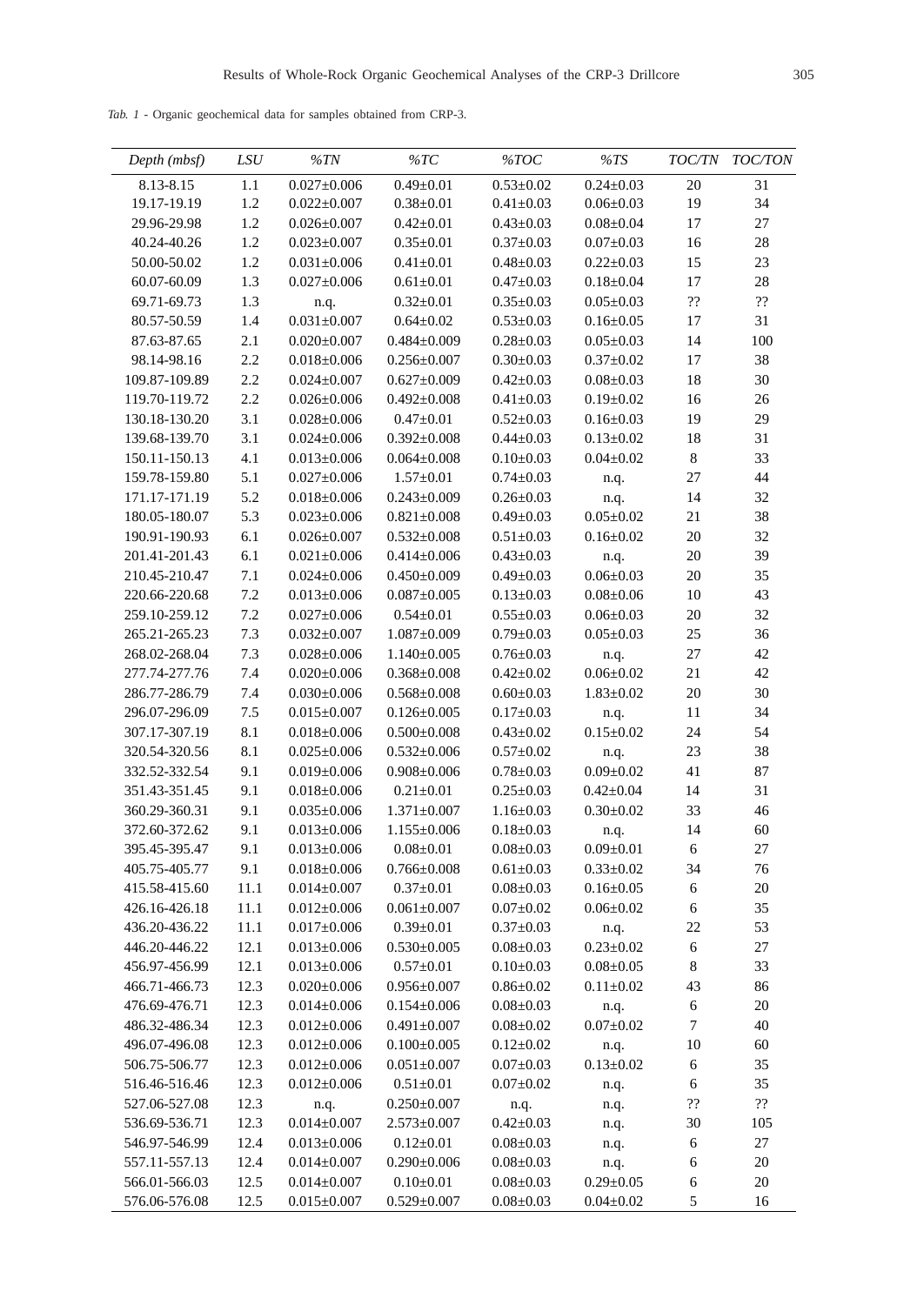| Depth (mbsf)  | LSU  | $\%TN$            | $\%TC$            | $\%TOC$         | %TS             | <i>TOC/TN</i> | <b>TOC/TON</b> |
|---------------|------|-------------------|-------------------|-----------------|-----------------|---------------|----------------|
| 585.45-585.47 | 12.6 | $0.013 + 0.006$   | $0.43 \pm 0.01$   | $0.07 \pm 0.03$ | n.q.            | 5             | 23             |
| 596.67-596.69 | 12.6 | $0.014 \pm 0.007$ | $0.458 \pm 0.007$ | $0.12 \pm 0.03$ | $0.03 \pm 0.02$ | 9             | 30             |
| 607.76-607.78 | 12.7 | $0.015 \pm 0.007$ | $0.212 \pm 0.005$ | $0.07 \pm 0.03$ | n.q.            | 5             | 14             |
| 618.49-618.51 | 13.1 | $0.012 \pm 0.006$ | $0.463 \pm 0.006$ | $0.08 \pm 0.02$ | n.q.            | 7             | 40             |
| 628.19-628.21 | 13.1 | $0.045 \pm 0.006$ | $2.867 \pm 0.006$ | $2.75 \pm 0.03$ | $0.15 \pm 0.02$ | 61            | 78             |
| 637.62-637.64 | 13.1 | $0.013 \pm 0.006$ | $0.084 \pm 0.007$ | $0.08 \pm 0.03$ | n.q.            | 6             | 27             |
| 647.84-647.86 | 13.1 | $0.011 \pm 0.005$ | $0.036 \pm 0.008$ | $0.07 \pm 0.02$ | $0.03 \pm 0.02$ | 6             | 70             |
| 657.10-657.12 | 13.1 | $0.013 \pm 0.006$ | $0.059 \pm 0.007$ | $0.10\pm0.03$   | n.q.            | 8             | 33             |
| 666.70-666.72 | 13.1 | $0.018 \pm 0.007$ | $0.451 \pm 0.009$ | $0.50 \pm 0.03$ | $0.11 \pm 0.03$ | 28            | 62             |
| 678.36-678.38 | 13.1 | $0.013 \pm 0.006$ | $0.909 \pm 0.005$ | $0.24 \pm 0.03$ | n.q.            | 18            | 80             |
| 692.36-692.38 | 13.1 | $0.014 + 0.007$   | $0.045 + 0.008$   | $0.08 \pm 0.03$ | $0.04 \pm 0.02$ | 6             | 20             |
| 703.42-703.44 | 13.1 | $0.014 \pm 0.006$ | $0.056 \pm 0.007$ | $0.09 \pm 0.03$ | n.q.            | 6             | 22             |
| 713.08-713.10 | 13.1 | $0.014 + 0.007$   | $0.056 \pm 0.008$ | $0.08 \pm 0.03$ | $0.04 \pm 0.02$ | 6             | 20             |
| 724.10-724.12 | 13.1 | $0.014 \pm 0.006$ | $0.036 \pm 0.006$ | $0.07 \pm 0.03$ | n.q.            | 5             | 18             |
| 733.48-733.50 | 13.1 | $0.016 \pm 0.007$ | $0.10 \pm 0.01$   | $0.10\pm0.03$   | $0.05 \pm 0.03$ | 6             | 17             |
| 766.75-766.77 | 13.1 | $0.017 \pm 0.006$ | $0.50 \pm 0.01$   | $0.51 \pm 0.03$ | n.q.            | 30            | 73             |
| 777.89-777.91 | 13.2 | $0.012 \pm 0.006$ | $0.189 \pm 0.005$ | $0.12 \pm 0.02$ | n.q.            | 10            | 60             |
| 781.68-781.70 | 13.2 | $0.014 \pm 0.006$ | $0.186 \pm 0.008$ | $0.11 \pm 0.03$ | $0.03 \pm 0.02$ | 8             | 28             |

*Tab. 1* - Continued.

Notes: n.q.-not quantified (concentration exceeded limit of detection but cannot be shown to be greater than zero). Errors listed represent one standard deviation.

samples do not contain significant amounts of carbonate carbon: only 16 of these samples have total carbon (TC) values that exceed the TOC contents by an amount greater than the combined errors (Tab. 1). The TOC content of these rocks changes at two scales. 1) Samples of Early Oligocene rocks encountered at depths more shallow than 330 mbsf contain more organic carbon than do samples obtained from older rocks. The average TOC values for rocks above 330 mbsf is 0.46% whereas the deeper rocks have average TOC values of 0.26%. The TOC values of the samples obtained at depths above 330 mbsf are comparable to those measured in samples obtained from the Oligocene section penetrated by CRP-2/2A (Fig. 3). This zoning is also evident in Fig. 2 and can be recognized by the low and uniform TOC values below 330 mbsf: only 3 of the 30 shallow samples have TOC values that are less than 0.2%, whereas 30 of the 41 deep samples have TOC values that are less than 0.2%. 2) At depths more shallow than 330 mbsf, rocks assigned to highstand systems tracts contain more organic carbon than other rocks. The Cape Roberts Science Team described 23 sequences in the top 483 m of the CRP-3 core and fine-grained rocks were assigned to the highstand systems tract (HST) (Cape Roberts Science Team, 2000; p. 69). Lithostratigraphical Subunits assigned to HSTs included LSUs 1.3, 3.1, 5.1 and 8.1. Each of these has TOC values that are slightly greater than those found in adjacent rocks (Tab. 1; Fig. 2). This relationship is much less well developed

in CRP-3 than the similar relationship described for CRP-2/2A (Kettler and Papastavros, 2000). Although it was possible to identify condensed sections in the CRP-2/2A core using the diatom abundance data collected by members of the Cape Roberts Science Team (Kettler and Papastavros, 2000), microfossils are almost completely absent from much of the CRP-3 core. The interpretation that higher TOC values in rocks assigned to a HST correspond to periods of relative clastic sediment starvation remains, however. This relationship is not observed in the deeper portions of the hole (Fig. 2).

The TOC:TN ratios measured in these rocks are high and range from 5 to 61. TOC:TN ratios must be interpreted with caution in rocks that contain very little organic carbon. Typically the caution is warranted because inorganic nitrogen will become an important contributor when TOC values are very low (Stein, 1991). Inorganic nitrogen is apparently a significant contributor to the N budget of many samples from the CRP-3 core. The relatively coarsegrained rocks in the deep samples would be expected to contain little aquatic organic matter, yet 24 of the 41 samples obtained from depths greater than 330 mbsf have TOC/TN values less than 10. The TOC/TN values can be corrected for contributions by inorganic nitrogen by regressing the TN values on the TOC data (Leventhal, pers. comm.). Although the shallow and deep samples plot along two different trends in TN vs TOC space (Fig. 4), both yield TN values of *c.* 0.01% when organic carbon is absent.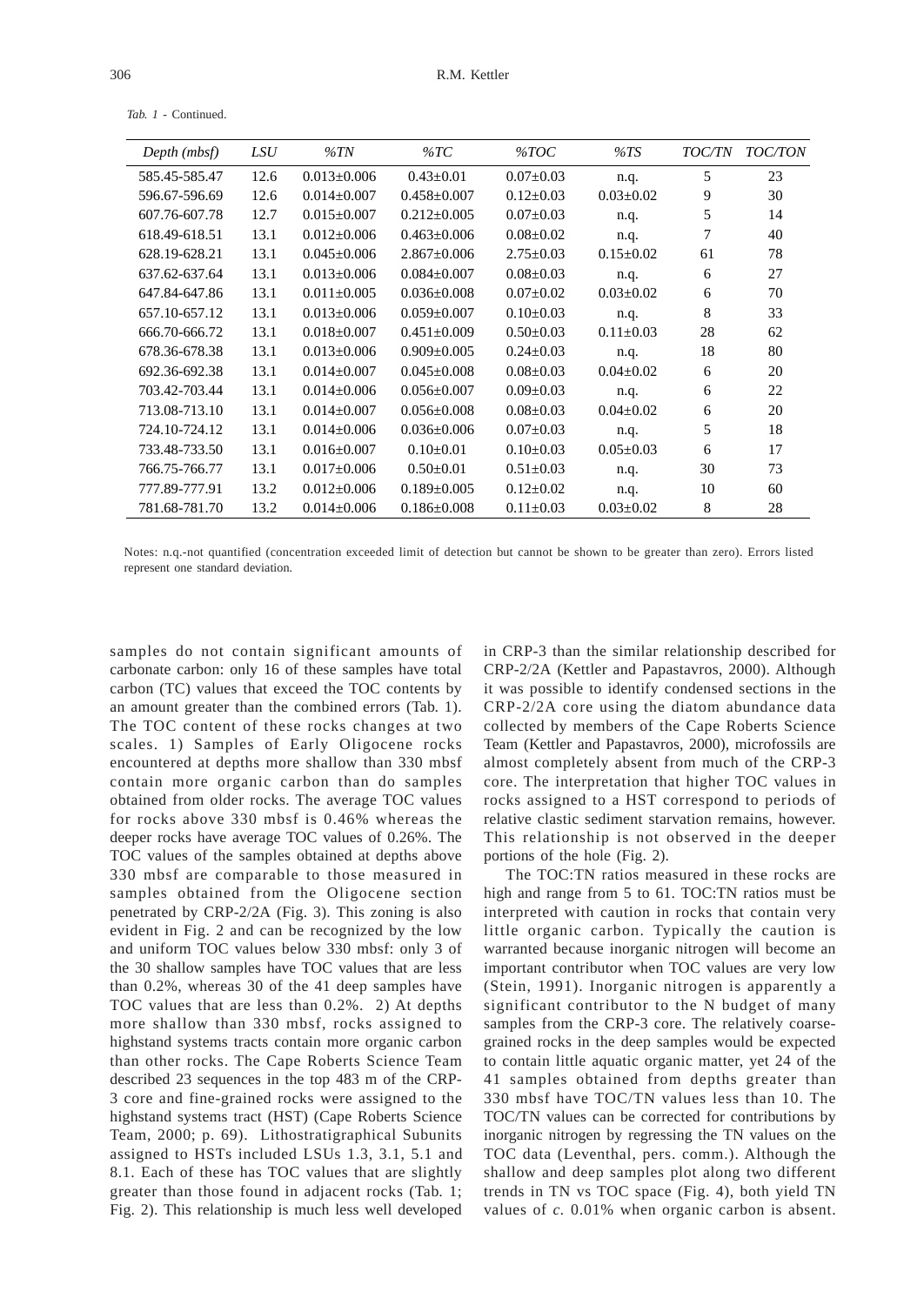

*Fig. 3* - Comparison of TOC values in CRP-3 samples obtained from above 330 mbsf, below 330 mbsf and with the Oligocene section in CRP-2/2A.

Ratios of TOC:TON (total organic nitrogen) can then be calculated assuming a constant inorganic N value of 0.01% (Tab. 1). Whereas the average TOC/TN and TOC/TON values for the deep samples are 14 and 42, respectively, they are 18 and 36, respectively, for the shallow samples. Although the high TOC:TN and TOC/TON ratios obtained in this work should be interpreted cautiously, two mutually consistent interpretations are possible. 1) Organic matter produced in the water column experienced extensive remineralization and only the most resistant fraction of the aquatic organic matter was preserved. 2) A significant fraction of the preserved organic matter comprises detrital coal. The second interpretation is confirmed easily by visual inspection of the samples: the sample (CRP-3-628.19-628.21) that has the highest TOC value (2.75%) also contains abundant granule-sized (2-4 mm) clasts of coal.

Interpretation of the S data is complicated by the very low TOC values of these rocks. When plotted in TS vs TOC space (Fig. 5), the CRP-3 samples plot around the "normal marine" trend and include a number of samples with very low TS:TOC ratios. Although very low TS:TOC ratios are considered evidence that sediments were deposited in fresh water (Berner and Raiswell, 1984), that conclusion is not appropriate for these samples for two reasons. 1) TS:TOC ratios discriminate between marine and freshwater sedimentary rocks poorly when the TOC values of are less than 1% (Berner and Raiswell, 1984). 2) The organic matter deposited at the CRP-3 site comprises a mixture of aquatic organic matter and coal. Because coal is resistant to bacterial degradation, the low TS:TOC ratio of CRP-3-628.19628.21 need not be evidence of a freshwater depositional environment.

There are a few samples that have TS:TOC ratios that exceed 1 and would be considered to be anomalous (Fig. 5). Only one sample (CRP-3-286.77- 286.79) has a TS:TOC ratio that is clearly indicative of epigenetic addition of sulphur (Leventhal, 1995) and that sample also contains pyrite veinlets. Although six other samples have TS:TOC ratios that exceed unity (Fig. 5) it is unlikely that these samples have experienced epigenetic addition of sulfur. A number of these samples occur near the tops of stratigraphic sequences in rocks that were assigned to the HST. Others occur at the tops of small groups of samples in which the TS content increases upwards (Fig. 2). Relating these latter high TS:TOC ratios to positions within the sequences is difficult because the Cape Roberts Science Team was not able to define sequences in this portion of the core during the initial core description. Why should TS:TOC ratios be related to stratigraphic position? The tops of stratigraphic sequences were apparently marked by decreased rates of clastic sedimentation and greater relative inputs of biogenous material. Aquatic organic matter would have been far a better substrate than detrital coal for sulfate-reducing bacteria. Although the ratio of aquatic organic matter to coal detritus delivered to the sediment would have been maximized during interglacial episodes (HST), this ratio -as reflected by TOC:TN ratios or TOC values- would not necessarily be preserved. The aquatic organic matter could be almost completely mineralized during early diagenesis whereas the refractory coal detritus would remain.

The sulphur data are also important because of suggestions that modiolid mussels found in sub units 1.1 and 13.1 are indicative of peculiar bottom conditions that might be characterized by significant H<sub>2</sub>S production (Cape Roberts Science Team, 2000; p. 169-170). The TS:TOC ratios observed in these



*Fig. 4 -* Plot of TN versus TOC for CRP-3 samples. Lines are the result of least squares regressions of the shallow (depth<330 mbsf) and deep (depth>330 mbsf) samples.